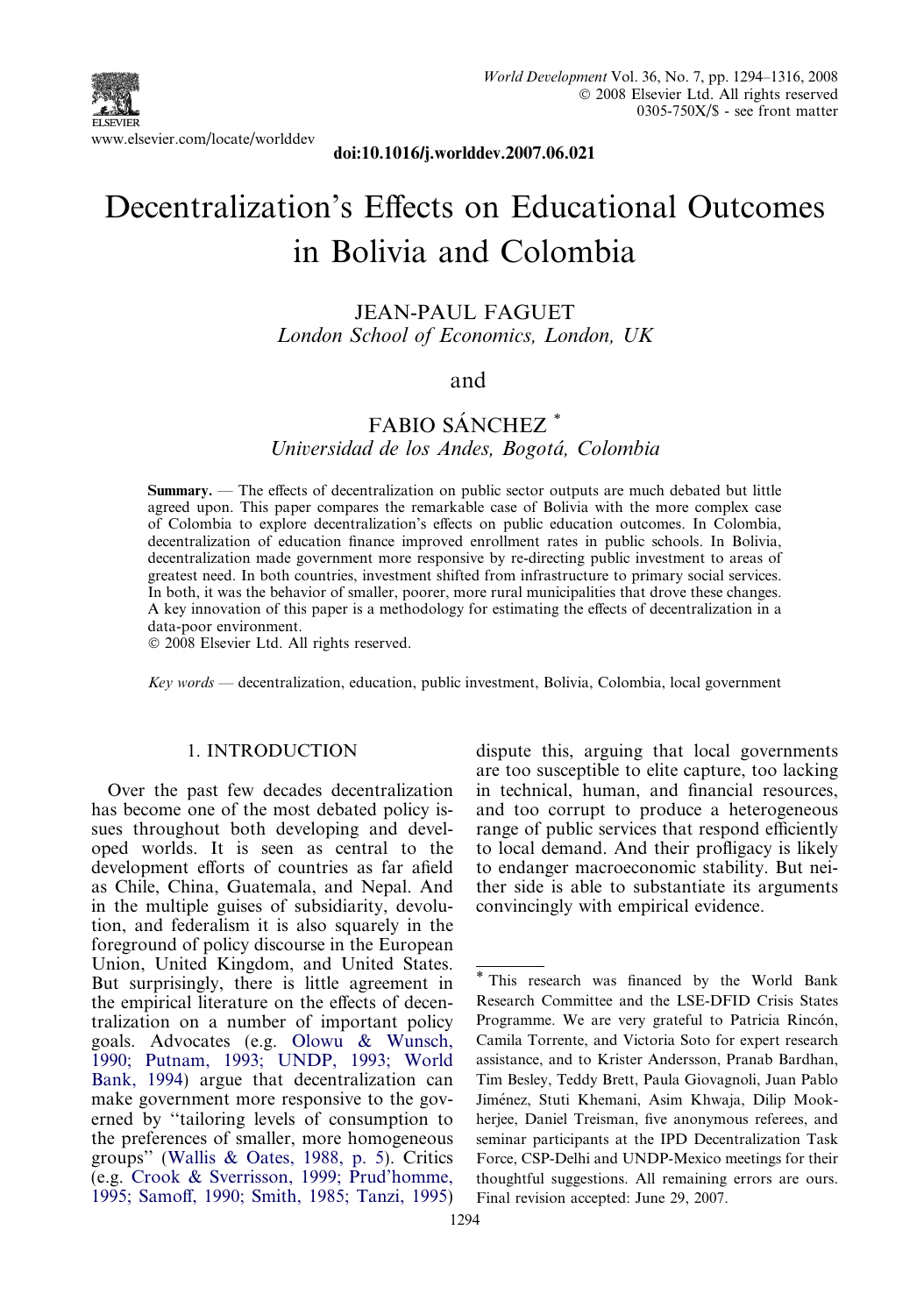Much of the debate has taken place in these pages, similarly without resolution. Of 24 articles on decentralization, local government and responsiveness published in World Development since 1997, 11 report broadly positive results, and 13 are negative. [Fiszbein \(1997\), Shankar](#page--1-0) [and Shah \(2003\), de Oliveira \(2002\), and Parry](#page--1-0) [\(1997\)](#page--1-0) are among the most enthusiastic, finding that decentralization can spur capacity building in local government (Colombia), decrease levels of regional inequality through political competition (a sample of 26 countries), boost the creation and administration of protected areas (Bahia, Brazil), and improve educational outcomes (Chile), respectively. [Rowland \(2001\)](#page--1-0) [and Blair \(2000\)](#page--1-0) find that decentralization improved the quality of democratic governance achieved in both large cities and small towns. And [Petro \(2001\)](#page--1-0) finds that local government played a pivotal role in raising levels of social capital in Novgorod, Russia by establishing common social values and priorities for the community. Other authors, such as [Andersson](#page--1-0) [\(2004\), Larson \(2002\), McCarthy \(2004\), and](#page--1-0) [Nygren \(2005\)](#page--1-0), are more cautious, arguing broadly that decentralization is a complex, problematic phenomenon, but may ultimately have positive effects on local welfare.

Among skeptics, some of the most striking are [Ellis, Kutengule, and Nyasulu \(2003\), Ellis](#page--1-0) [and Mdoe \(2003\), and Ellis and Bahiigwa](#page--1-0) [\(2003\)](#page--1-0), who find that decentralization will likely depress growth and rural livelihoods by facilitating the creation of new business licenses and taxes that stifle private enterprise (Malawi), and propagate rent-seeking behavior down to the district and lower levels, so becoming ''part of the problem of rural poverty, not part of the solution"  $\left($ Tanzania and Uganda), respectively. Similarly, [Bahiigwa, Rigby, and Wood](#page--1-0)[house \(2005\) and Francis and James \(2003\)](#page--1-0) show that decentralization in Uganda has not led to independent, accountable local governments, but rather to their capture by local elites, and hence to the failure of decentralization as a tool for poverty reduction. [Porter](#page--1-0) [\(2002\)](#page--1-0) agrees for Sub-Saharan Africa more generally. Regarding the environment, [Wood](#page--1-0)[house \(2003\)](#page--1-0) predicts that decentralization will fail to improve access of the poor to natural resources, or reduce ecological damage. [Casson](#page--1-0) [and Obidzinski \(2002\)](#page--1-0) go further, reporting that decentralization in Indonesia has spurred depredatory logging by creating bureaucratic actors with a stake in its proliferation. The cross-country evidence of [Martinez-Vazquez](#page--1-0)

[and McNab \(2003\)](#page--1-0) is similarly unhopeful, showing that we do not know empirically whether decentralization affects growth directly or indirectly, and have no clear theoretical grounds for predicting a relationship either way. Worse, [de Mello's \(2000\)](#page--1-0) study of 30 countries predicts that failures of intergovernmental fiscal coordination will lead to chronic deficits and, eventually, macroeconomic instability. The papers of [Sundar \(2001\), Thun](#page--1-0) [\(2004\), Wiggins, Marfo, and Anchirinah](#page--1-0) [\(2004\)](#page--1-0) offer more cautious, nuanced arguments, that are on the whole skeptical about the possibility of beneficial change through decentralization.

The larger literature is similarly inconclusive. Among studies of Latin America, [Campbell](#page--1-0) [\(2001\)](#page--1-0) highlights the extraordinary scope of authority and resources that have been decentralized throughout the region, and argues that this ''quiet revolution'' has generated a new model of governance based on innovative, capable leadership, high popular participation, and a new implicit contract governing local taxation. But [Montero and Samuels \(2004\)](#page--1-0) argue that the political motives of reformers often combine with ex-post vertical imbalances to make decentralization bad in terms of elite capture, regional inequality, and macroeconomic stability. Rodríguez-Posé and Gill [\(2004\)](#page--1-0) elaborate further on the tension between inequality and stability for the case of Brazil, while [Eskeland and Filmer \(2002\)](#page--1-0) find econometric evidence that decentralization did lead to improvements in Argentine educational achievement scores.

Among the broadest international surveys: [Rondinelli, Cheema, and Nellis \(1983\)](#page--1-0) note that decentralization has seldom, if ever, lived up to expectations. Most developing countries implementing decentralization experienced serious administrative problems. Although few comprehensive evaluations of the benefits and costs of decentralization efforts have been conducted, those that were attempted indicate limited success in some countries but not others. A decade and a half later, surveys by [Piriou-Sall](#page--1-0) [\(1998\), Manor \(1999\), and Smoke \(2001\)](#page--1-0) are slightly more positive, but with caveats about the strength of the evidence in decentralization's favor. Manor ends his study with the judgment that ''while decentralization ... is no panacea, it has many virtues and is worth pursuing," after noting that the evidence, though extensive, is still incomplete. Smoke finds the evidence mixed and anecdotal, and asks